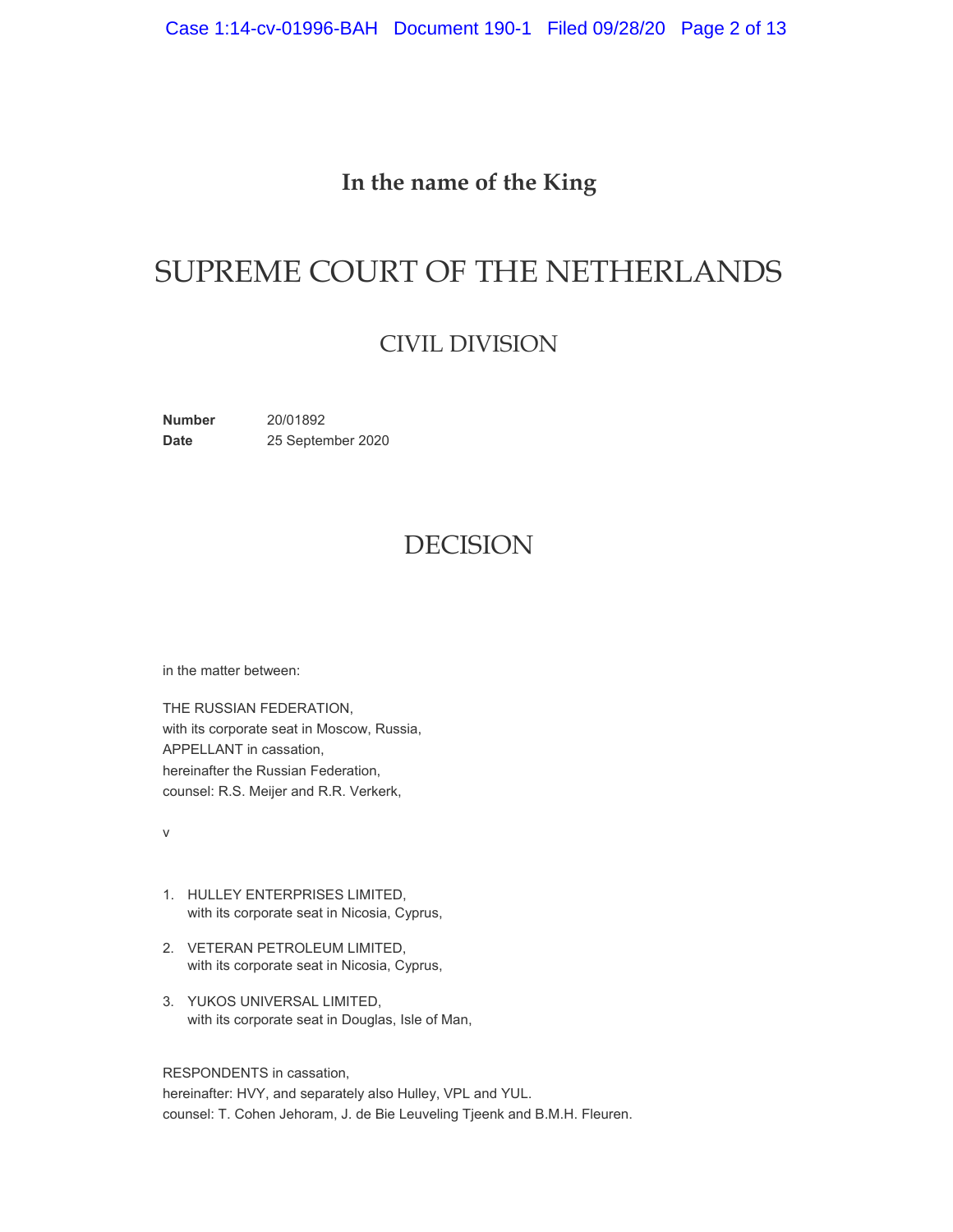#### 1. **Course of the proceedings**

For the course of the proceedings before the triers of fact, the Supreme Court refers to:

- a. the judgment in the cases C/09/477160 HA ZA 15-1, C/09/477162 HA ZA 15-2 and C/09/481619 HA ZA 15-112 of the District Court in The Hague of 20 April 2016;
- b. the judgments in the case 200.197.079/01 of the Court of Appeal in The Hague of 25 September 2018, 18 December 2018 and 18 February 2020.

The Russian Federation lodged an appeal in cassation against the judgments of the Court of Appeal of 25 September 2018 and 18 February 2020. In addition, the Russian Federation submitted an application to the Supreme Court pursuant to Article 1066 of the Dutch Code of Civil Procedure ("DCCP"), requesting, inter alia, the suspension and provisional suspension of the enforcement of the arbitral awards. HVY submitted a statement of defence against that request, in which it concluded that the Supreme Court lacks jurisdiction to hear the application of the Russian Federation, or at least that the Russian Federation's application be declared inadmissible. The Russian Federation put forward a defence in the motion contesting jurisdiction. HVY pleaded their case in writing.

The Opinion of Advocate General P. Vlas entails that the Supreme Court will hold that it has jurisdiction to adjudicate the application for a suspension of the enforcement of the arbitral decisions at issue, as well as the application for a provisional suspension of the enforcement of the arbitral decisions at issue. HVY's counsel responded to that Opinion in writing.

#### 2. **Starting points and facts**

 $\overline{a}$ 

- 2.1 This present decision concerns the question whether the Supreme Court has jurisdiction to hear an application based on the former Article 1066(2) DCCP to suspend the enforcement of an arbitral award, which application was filed pending an appeal in cassation to set aside the said arbitral award.
- 2.2 The Supreme Court starts from the following facts.
	- (i) HVY are, or were, shareholders in Yukos Oil Company (hereinafter "Yukos").
	- (ii) In 2004, VPL, YUL and Hulley each separately instituted arbitration proceedings against the Russian Federation. The location of the arbitration proceedings was The Hague. In said arbitration proceedings, HVY asserted – briefly put – that the Russian Federation expropriated their investments in Yukos and has failed to protect those investments, and they claimed that the Russian Federation be ordered to pay damages.
	- (iii) After having rendered three separate Interim Awards, the Tribunal, in three separate Final Awards – dated 18 July 2014 – ordered the Russian Federation, among other things, to pay damages in the amounts of USD 8,203,032,751 to VPL, USD 1,846,000,687 to YUL and USD 39,971,834,360 to Hulley. The Interim Awards and the Final Awards will hereinafter be referred to collectively as the 'Yukos Awards'.
	- (iv) The Russian Federation claimed the setting aside of the Yukos Awards with the District Court on the basis of the former Article 1064(2) DCCP. The District Court set aside the Yukos Awards due to the lack of a valid arbitration agreement.<sup>1</sup> The Court of Appeal set aside the District Court's judgment and dismissed the Russian Federation's claim seeking the setting aside of the Yukos Awards.<sup>2</sup> The Russian Federation lodged an appeal in cassation against the judgments of the

<sup>1</sup> District Court in The Hague, 20 April 2016, ECLI:NL:RBDHA:2016:4229.

<sup>2</sup> Court of Appeal in The Hague, 25 September 2018, ECLI:NL:GHDHA:2018:2476 and Court of Appeal in The Hague, 18 February 2020, ECLI:NL:GHDHA:2020:234.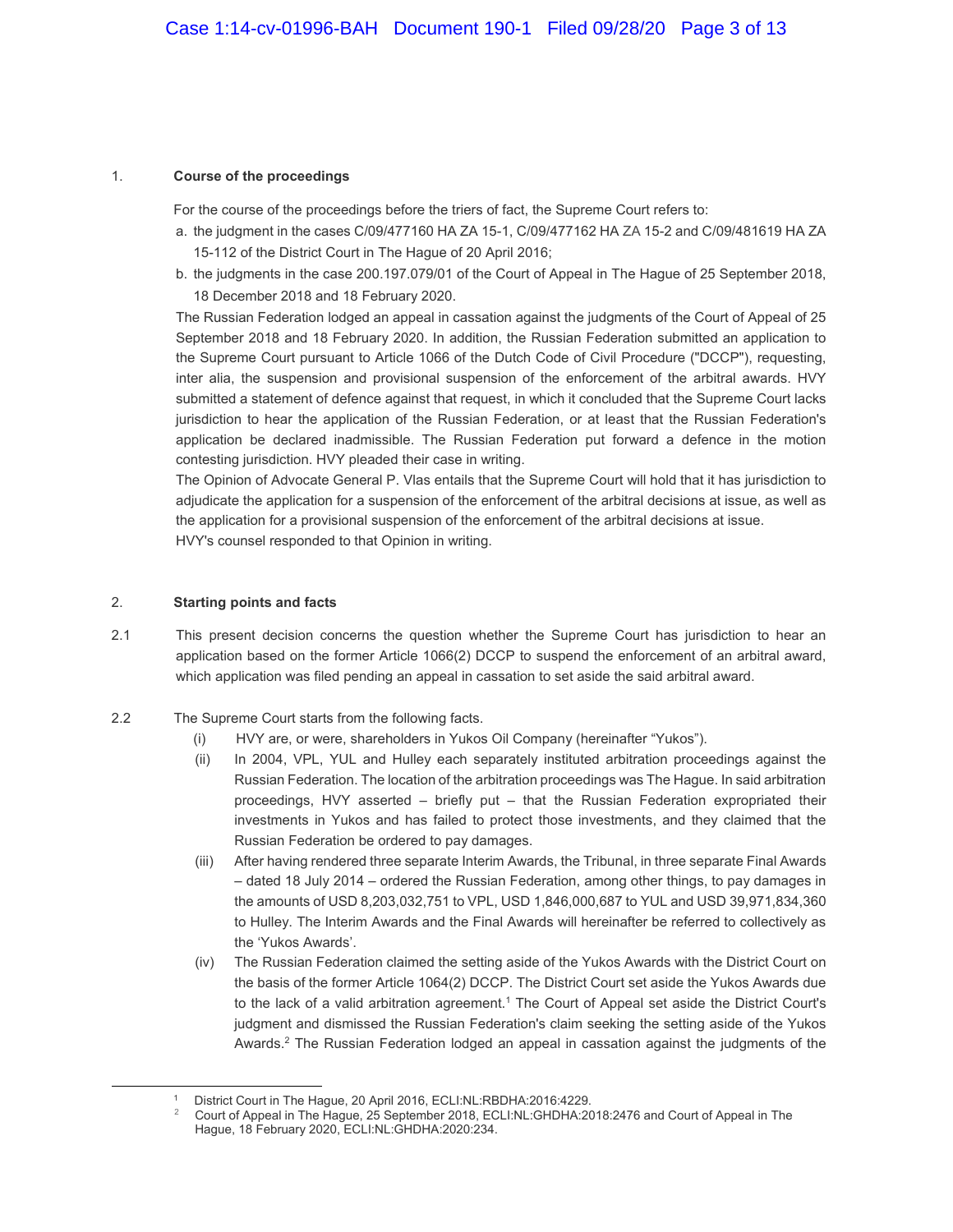Court of Appeal.<sup>3</sup> No decision has been rendered yet in these cassation proceedings.

- 2.3 Pending the appeal in cassation mentioned above at 2.2 (iv), the Russian Federation submitted an application to the Supreme Court on the basis of the former Article 1066 DCCP. In that application, the Russian Federation requests that the Supreme Court, briefly put:
	- principally (i) order HVY to suspend all current and future enforcement measures relating to the Yukos Awards until the Supreme Court has issued a ruling on the application for suspension on the basis of the former Article 1066 DCCP (unless HVY have undertaken to observe such a provisional suspension), and (ii) to suspend the enforcement of the Yukos Awards until a final decision is made on the claim for setting aside; and
	- alternatively, if the application for suspension were to be dismissed, to order HVY to provide security on the basis of the former Article 1066(5) DCCP.
- 2.4 In response to this, HVY have asserted that the Supreme Court lacks jurisdiction to hear the applications of the Russian Federation based on the former Article 1066(2) and 1066(5) DCCP.

#### 3. **Jurisdiction of the Supreme Court**

 $\overline{a}$ 

- 3.1 The Fourth Book ('Arbitration') of the Dutch Code of Civil Procedure, as it applied until 1 January 2015, is applicable to these proceedings.<sup>4</sup> The former Article 1066 DCCP that applied at that time provides the following:
	- 1. The claim for setting aside does not suspend the enforcement of the arbitral award.
	- 2. However, the court that rules on the setting aside may suspend enforcement at the request of either party, if there are reasons to do so, until a final decision is made on the request for setting aside.
	- 3. As soon as possible, the District Court clerk will send the opposing party a copy of the application for suspension.
	- 4. The court will not rule on the application until the other party has been afforded the opportunity to respond to it.
	- 5. If the application is granted, the court may direct that the applicant provide security. If the application is denied, the court may direct that the other party provide security.
	- 6. Either party can request the lifting of an enforcement suspension. The third through fifth paragraphs apply *mutatis mutandis*.
- 3.2 The former Article 1066(2) DCCP confers the jurisdiction to suspend the enforcement of an arbitral award, pending setting aside proceedings, on "the court that rules on the setting aside". By extension, that also applies to the jurisdiction to hear an application, based on the former Article 1066(5) DCCP, to provide security. The question that is now at hand is whether the Supreme Court, pending cassation proceedings on the setting aside of an arbitral award, must be construed as "the court that rules on the setting aside" within the meaning of the former Article 1066(2) DCCP.
- 3.3.1. The text of the former Article 1066(2) DCCP does not provide that the Supreme Court, pending the appeal in cassation, should *not* be construed as "the court that rules on the setting aside". The wording rather

 $3$  Said cassation proceedings are pending before the Supreme Court under case number 20/01595.

Article IV(4) in conjunction with Article IV(2) of the Act of 2 June 2014 amending Book 3, Book 6 and Book 10 of the Dutch Civil Code and the Fourth Book of the Dutch Code of Civil Procedure in connection with the modernisation of the Arbitration Law (*Bulletin of Acts and Decrees* 2014, 200), which entered into effect on 1 January 2015 (*Bulletin of Acts and Decrees* 2014, 254).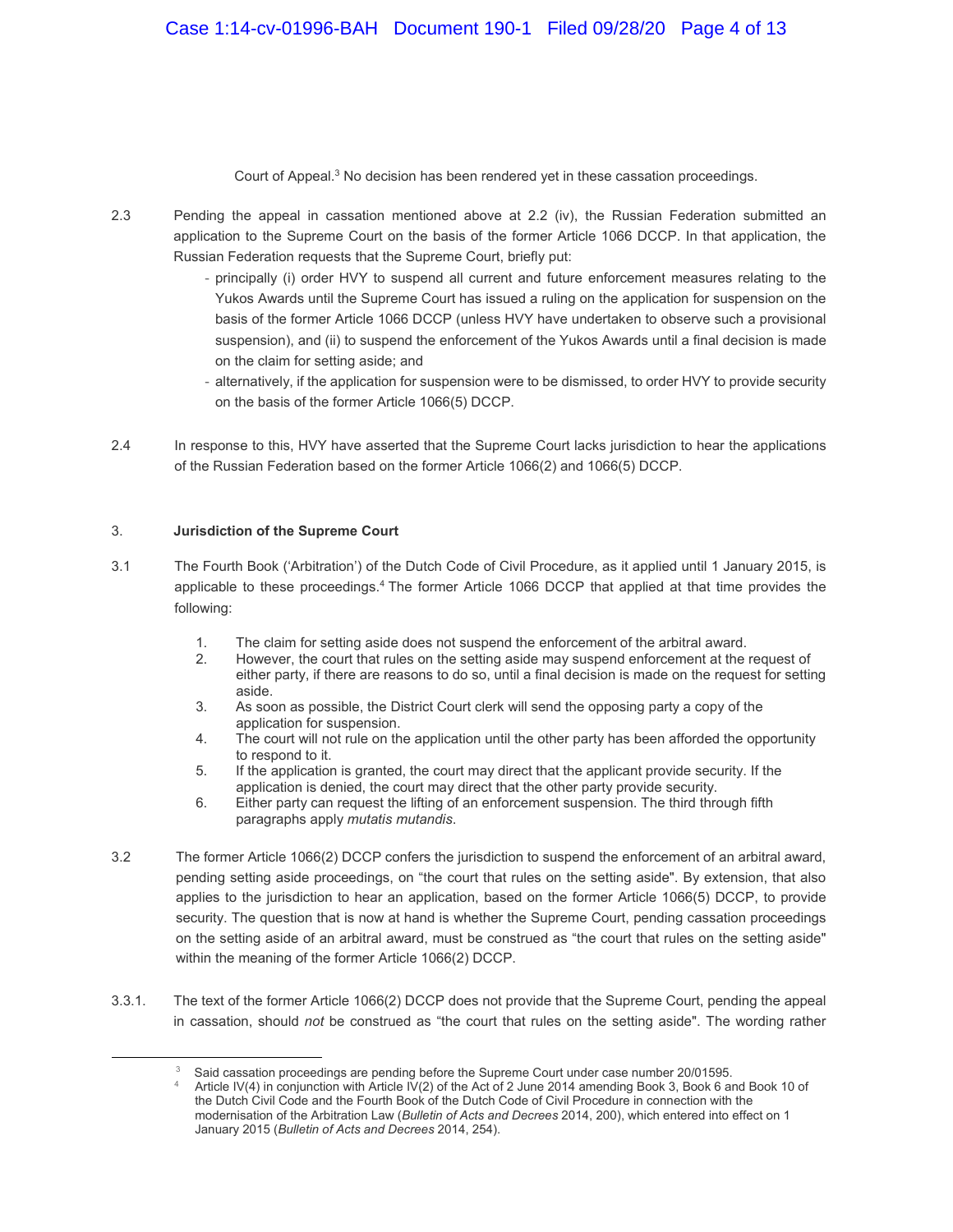shows the opposite, given that the former Article 1066(2) DCCP speaks of "the court" and this term in the Dutch Code of Civil Procedure as a rule is used as a general indication for judicial authorities. The wording "that rules on the setting aside" also entails the task of the Supreme Court to rule "on" a claimed setting aside in respect of which the Court of Appeal rendered judgment.

The parliamentary history does not contain any indication that it was the legislature's intention to exclude the Supreme Court from the jurisdiction to hear an application, based on the former Article 1066(2) DCCP, to suspend the enforcement of an arbitral award that is the subject of setting aside proceedings pending before the Supreme Court.

- 3 3.2 Nor does a lack of jurisdiction of the Supreme Court to hear an application based on the former Article 1066(2) DCCP follow from the circumstance that the former Article 1066(3) DCCP provides that a copy of the application for suspension must be sent immediately to the other party by "the District Court clerk". It is not apparent from the text of the former Article 1066(3) DCCP and the parliamentary history pertaining to that provision that it was intended to further define or restrict the rules of jurisdiction of the former Article 1066(2) DCCP. The former Article 1066(3) DCCP is only intended to provide a regulation for the hearing of an application based on the former Article 1066(2) DCCP.<sup>5</sup>
- 3.3.3 The foregoing means that the former Article 1066 DCCP must be interpreted in such a way that if proceedings on the setting aside of an arbitral award are pending before the Supreme Court, the Supreme Court must be construed as "the court that rules on the setting aside", within the meaning of the former Article 1066(2) DCCP. All of the foregoing applies accordingly to the law applicable since 1 January 2015, on the understanding that the competent court in the setting aside proceedings in the first instance is the Court of Appeal.
- 3.4 Contrary to what HVY argue, all of this is not altered by the circumstance that it is also possible to claim suspension of the enforcement of an arbitral award at the preliminary relief court. The parliamentary history of both the former and current Article 1066 DCCP offers no point of reference for the opinion that, pending an appeal in cassation, the preliminary relief court would take the place of the possibility to direct an application to suspend the enforcement of the arbitral award based on the former Article 1066(2) DCCP to the court mentioned in Article 1066 DCCP.
- 3.5 The conclusion is that the Supreme Court has jurisdiction to hear the Russian Federation's application based on the former Article 1066(2) DCCP to suspend the enforcement of the Final Awards, and to hear the alternative application based on the former Article 1066(5) DCCP to provide security.

#### 4 **Decision**

 $\overline{a}$ 

The Supreme Court:

*in the motion contesting jurisdiction:*

holds that it has jurisdiction to hear the Russian Federation's application based on the former Article 1066(2) DCCP and based on the former Article 1066(5) DCCP;

*in the application stated at 2.3:*

- directs that HVY have the opportunity to submit a defence to these applications until no later than Friday, 9 October 2020, at 4 p.m.;

<sup>5</sup> Parliamentary Papers II 1983/84, 18464, no. 3, p. 30.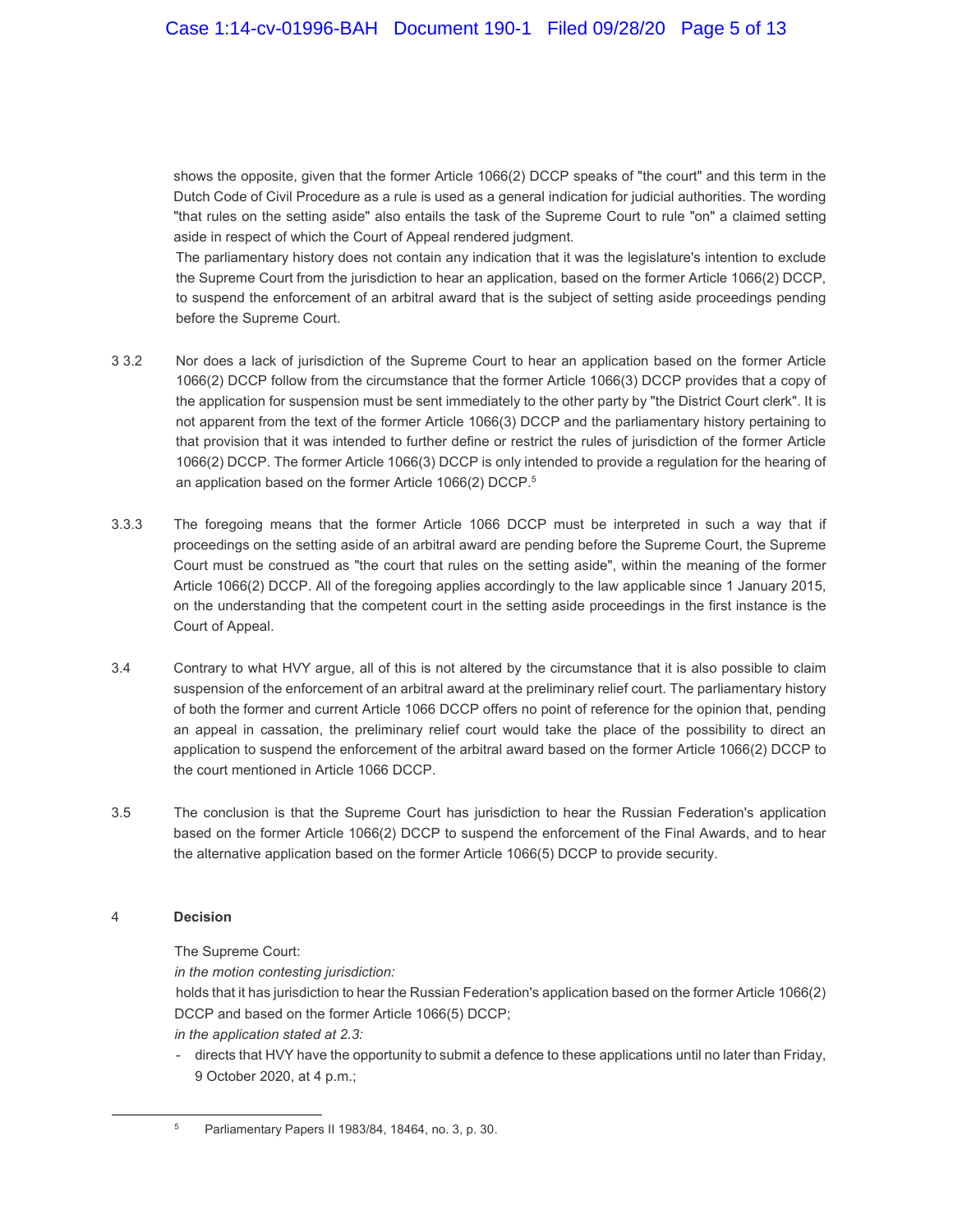### Case 1:14-cv-01996-BAH Document 190-1 Filed 09/28/20 Page 6 of 13

- defers any other decision.

This decision was rendered by the vice-president E.J. Numann as chair, vice-president G. de Groot and justices A.M.J. van Buchem-Spapens, V. van den Brink and H.M. Wattendorff, and was pronounced in open court by justice M.J. Kroeze on 25 September 2020.